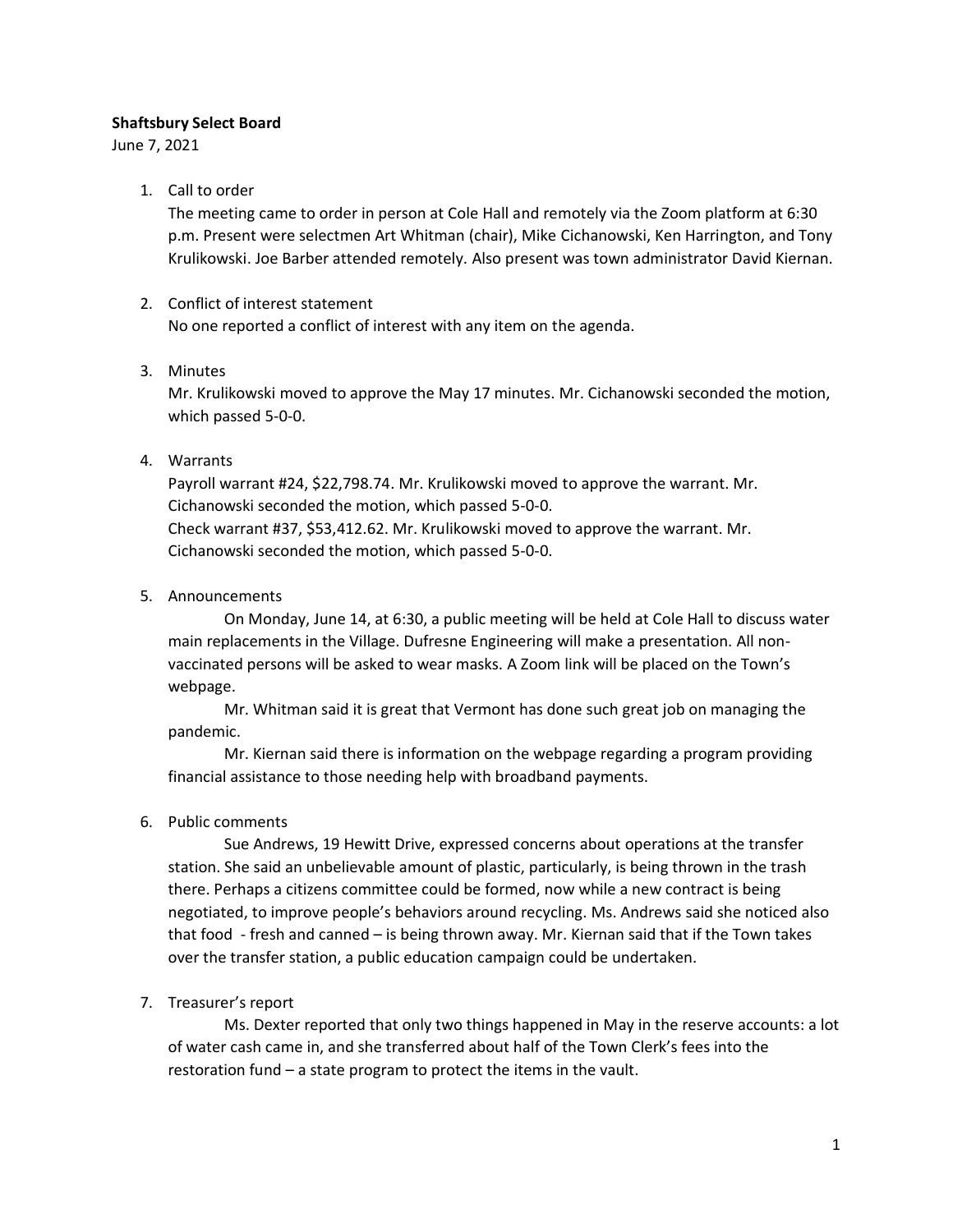As for cash flow, a large chunk of delinquent tax monies came in upon the sale of a house in arrears for years. The first school check arrived.

Actual versus budget is in a positive zone. We probably won't need a tax anticipation note this year.

An audit of pension fund monies will be done on Friday this week.

#### 8. Brownell Salvage Yard license renewal

Mr. Kiernan said he confirmed with the State that a hearing is not required. Vince Chiorgno from the State said the State had recently inspected the yard and found it in compliance. He said in the five years since the last renewal he has received no complaints about the yard.

Neighbor Cinda Morse asked if the application describes what is happening now at the junkyard. Mr. Kiernan said what the town approved five years ago is identical to what is being proposed now. He can email the fourteen conditions of the earlier permit to Ms. Morse. Some are conditions imposed by the town; others by the state. Mr. Kiernan said the town does not inspect the site. The state does not issue a report summarizing their inspection results to the town.

#### 9. Transfer station

Mr. Kiernan said he received several comments from citizens urging the Town to take over the transfer station. Mr. Kiernan said he wants to ensure that recycling bins are swapped out when the station attendant requests the swapping. Otherwise, he said the Town will proceed to acquire control over the station. The new recycling ramps will be designed and built after the new contract has been signed.

Mr. Kiernan will need to talk further with Casella before the Town can advertise for new employees. An executive session will be held at that time.

Mr. Krulikowski moved to re-impose a rate of \$2/12# on July 1. Mr. Harrington seconded the motion. Food waste composting and recycling will continue to be free. Other parts of the contract – metal, refrigerators, and other things – are still under discussion. Construction and demolition debris will not be accepted. Mr. Kiernan said the old TAM building is not being used but Casella is maintaining their permits. The motion passed 5-0-0.

#### 10. Parks committee survey

A link to the survey will be put up on the town website on June 8. The Recreation Committee wants to know what kind of facilities citizens want for the parks in the future. And should a part time recreation director be hired? Hard copies can be had at the Town Clerk's office.

A new security camera system has been installed at Howard Park.

#### 11. Village Center recertification

Mr. Kiernan introduced the process, which the board can act on at the next meeting. VC certification provides a number of benefits, including tax breaks, access to grant funds, and others.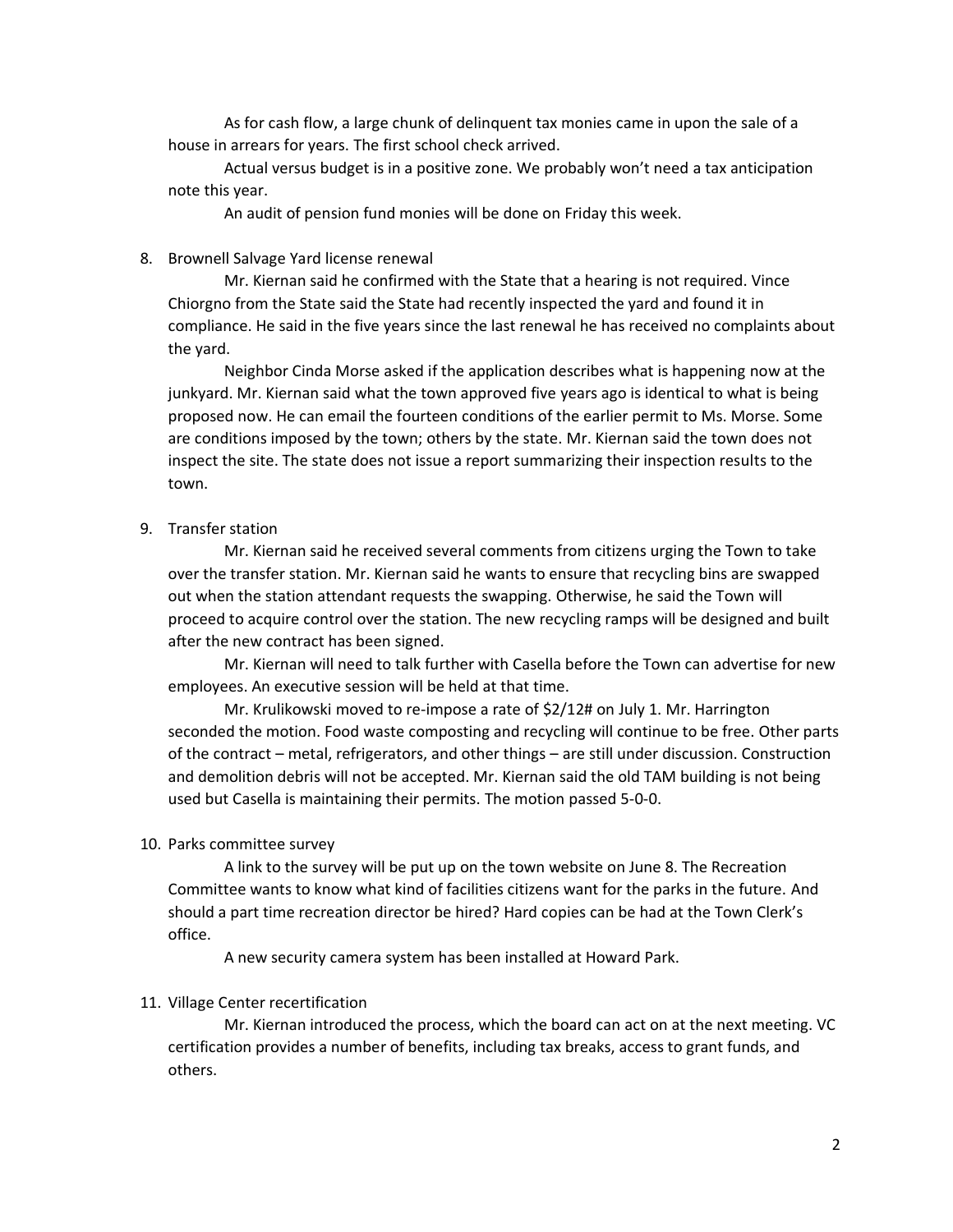12. Mr. Kiernan brought to the board's attention that Shaftsbury and Arlington are negotiating to share an animal pound, but will pay the new animal control officer individually.

### 13. DPW report

The town was notified that \$20,900 in FY 22 grants in aid has been awarded (with a \$5000 match). It will be used to repair the drainage system at Cole Hall. (It is a high ranking project in a recent stormwater assessment conducted for the town, and also works into our plans to redevelop the park around Cole Hall. There are also Veterans Park funds that can be accessed.)

Other grants include: a grant for \$26,660 for West Mountain Road stormwater work near the orchard (the work will go out to bid); \$48,000 from Better Roads to replace a culvert on Shaftsbury Hollow Road, near the end (also out to bid); and for work on Buck Hill near East. Most of these projects will be constructed beginning next field season.

Work planned for this week includes ditching on Bouplon Hollow, Daniels, and Lower East Road. Next week, culverts will be installed on Rollin and ditching will continue there.

DPW has not forgotten about a study of White Creek Road and the slumping there. Mr. Yannotti will check with VTrans.

Excavator replacement and purpose of roadside mower: Mr. Kiernan called the state again, but has heard nothing further on the town's request for a loan. Mr. Yannotti has put together bid documents. The mower has been budgeted for. The excavator will require an additional contribution to the equipment fund. He hopes to have bid documents ready for board review of June 22. They will be due July 19. The award date will be August 2.

DPW will experiment with a different road sealer beginning in July, when the dust is high.

Mr. Kiernan said they'd used a recycled asphalt shingle grant to resurface part of Myers Road about two years ago but have heard nothing more about the program since.

#### 14. Grandview Avenue update

Mr. Kiernan said the grant application is in, the speed survey has been completed, we're still working on signs, and the grass is growing well in the ditches. GMP inspected the area to discuss lighting. Mr. Kiernan noted that the neighbors will be asked to weigh in on the lights, as they will greatly change the character of the neighborhood. A public hearing will be held to get further input once all the information has been gathered.

#### 15. Other business

Mr. Krulikowski moved to rescind the emergency health order of July 2020 requiring masks to be worn in businesses in Shaftsbury. Mr. Harrington seconded the motion, which passed 5-0-0.

#### 16. Action items

Mr. Yannotti will look into buying a hydroseeder.

Mr. Yannotti and Mr. Harrington will produce bid documents for an excavator and a mower.